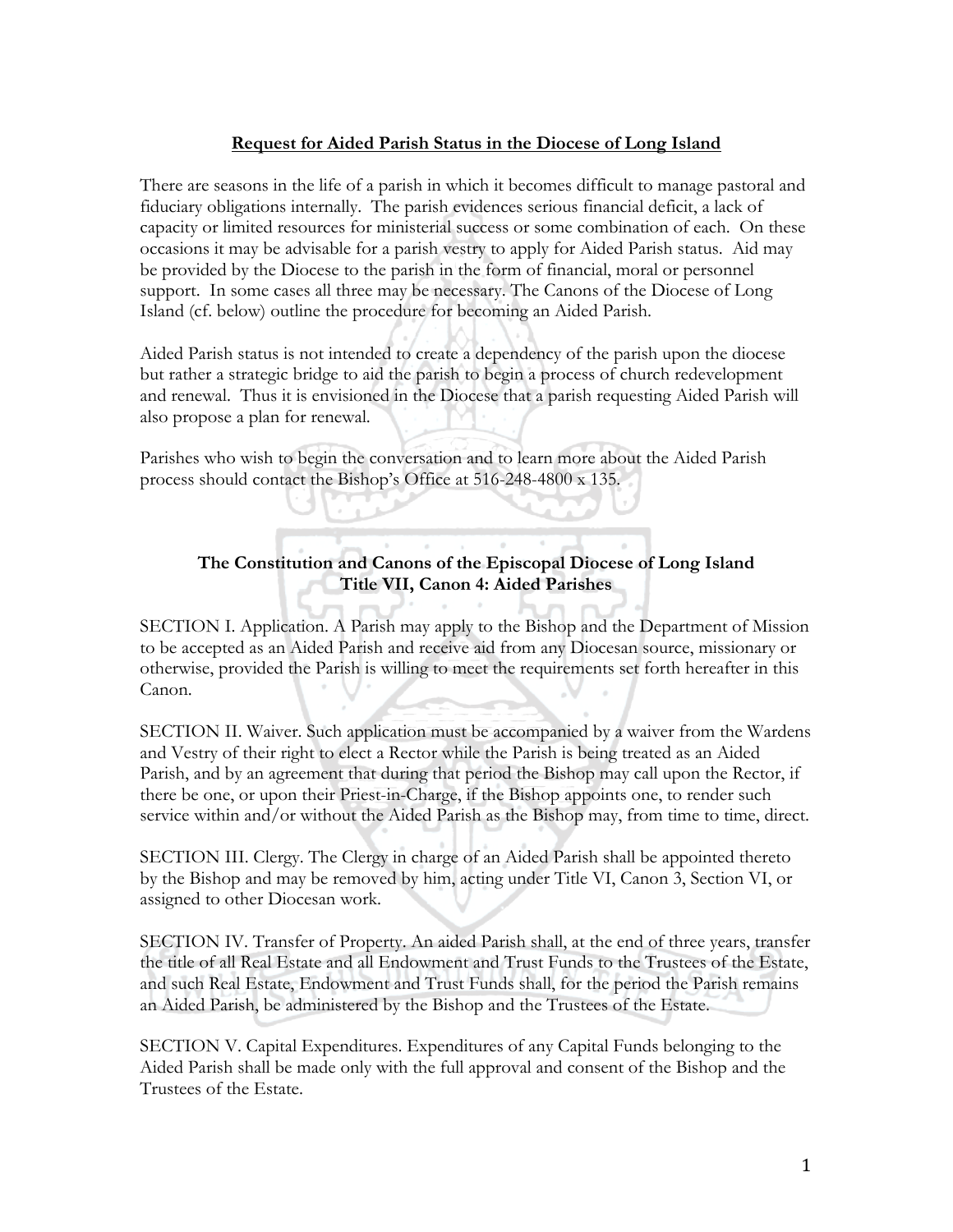SECTION VI. Resignations. Upon acceptance as an Aided Parish, the Wardens and Vestrymen shall tender their resignations and may be appointed by the Bishop, 37together with others if need be, as the Bishop's Committee and such Committee shall, with the Bishop's consent, appoint a Treasurer and a Clerk and such other officers as may be required.

SECTION VII. Policies. All policies applicable to Mission congregations shall apply to an Aided Parish.

SECTION VIII. Petition to Revert. If the Aided Parish shall petition to revert to its former status, the Bishop shall call a Special Meeting of the Congregation for the purpose of electing a Vestry which shall, in turn, take the necessary Canonical steps for the election of a Rector.

SECTION IX. Properties on Reversion. If an Aided Parish reverts to its former status, it may petition the Trustees of the Estate for a conveyance of its Real Estate and the return of its Endowment and Trust Funds, and upon such petition being received, the said Trustees shall forthwith convey its said Real Estate and Return its said Endowment and Trust Funds.

*n.b. It should be noted that all previously adopted parish bylaws are null and void upon becoming an Aided Parish. All Missions and Aided Parishes must abide by the Policies for Missions and Aided Parishes in the Diocese of Long Island. Copies are available on the diocesan web site.* 

# **Sample Resolution Requesting Aided Parish Status**

At a regular meeting of the vestry of St. Swithens Episcopal Church, Brooklyn New York held on the \_\_\_\_\_\_\_\_\_\_\_ day of \_\_\_\_\_\_\_\_\_\_\_, quorum being had, after due deliberation it was

**RESOLVED**; that St. Swithens Episcopal Church petition the Episcopal Bishop of Long island for leave to become an Aided Parish in accordance with Title VII Section 4 of the Canons of the Diocese of Long Island. And be it further

**RESOLVED**; that the vestry inconsequence of this resolution will if the petition for Aided Parish status be granted, consent to the resignation of \_\_\_\_\_\_\_\_\_\_\_\_\_\_\_\_\_\_\_\_\_\_\_ as rector of this parish.